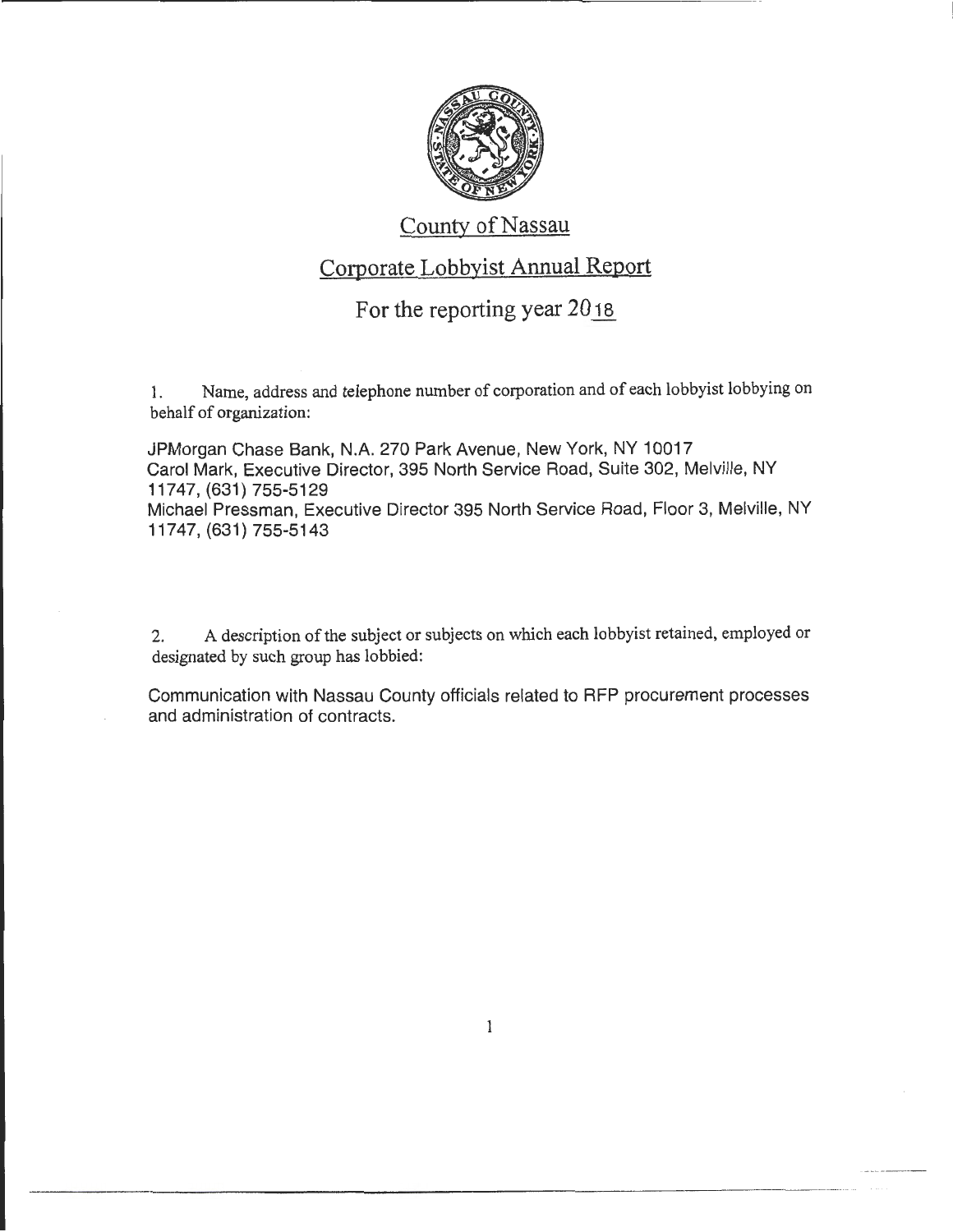3. Names of the persons and agencies before which such lobbyist has lobbied:

Beaumont Jefferson, County Treasurer; Rolando Fernando, Deputy County Treasurer; Anthony Paganini, IT; Nancy Stanton, IT Commissioner; Donna Neiland, IT Project Manager; and Patrick Gallagher, Deputy County Attorney.

4. List below amounts for any compensation paid or owed to the employees and/or outside lobbyist during the prior year for the purposes of lobbying. Such amounts shall be detailed as to amount, to whom paid and for what purpose.

| <b>Amount</b><br>\$551.68 | Details<br>Carol Mark, Administration of a contract; New services |
|---------------------------|-------------------------------------------------------------------|
| \$655                     | Michael Pressman, Administration of a contract; New services      |
|                           |                                                                   |
|                           |                                                                   |
|                           |                                                                   |
|                           |                                                                   |
|                           |                                                                   |
|                           |                                                                   |
|                           |                                                                   |
|                           |                                                                   |
|                           |                                                                   |
|                           |                                                                   |
|                           |                                                                   |
|                           | $\overline{2}$                                                    |

--------------------------------- -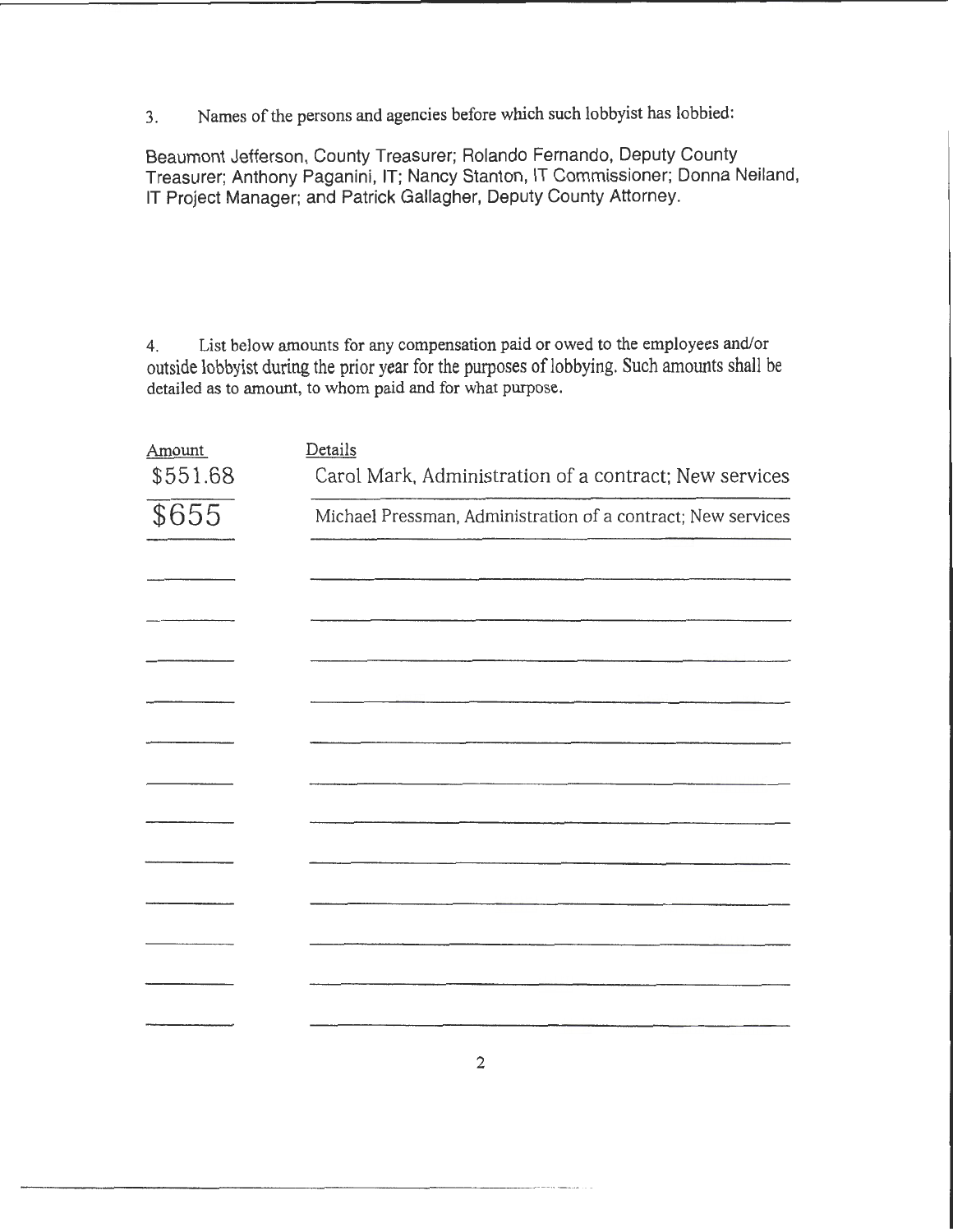5. List below the cumulative total amounts earned by such employees and/or lobbyists as a result of lobbying throughout the year:

## **\$1,206.68**

6. List below the expenses incurred or expensed by lobbyist for the purpose of lobbying:

| Amount<br>\$0.00 | Details<br>N/A |
|------------------|----------------|
|                  |                |
|                  |                |
|                  |                |
|                  |                |
|                  |                |
|                  |                |
|                  |                |
|                  |                |
|                  |                |
|                  |                |
|                  |                |
|                  |                |
|                  |                |

7. List below the cumulative total amounts expended for lobbying throughout the year: **\$0.00**